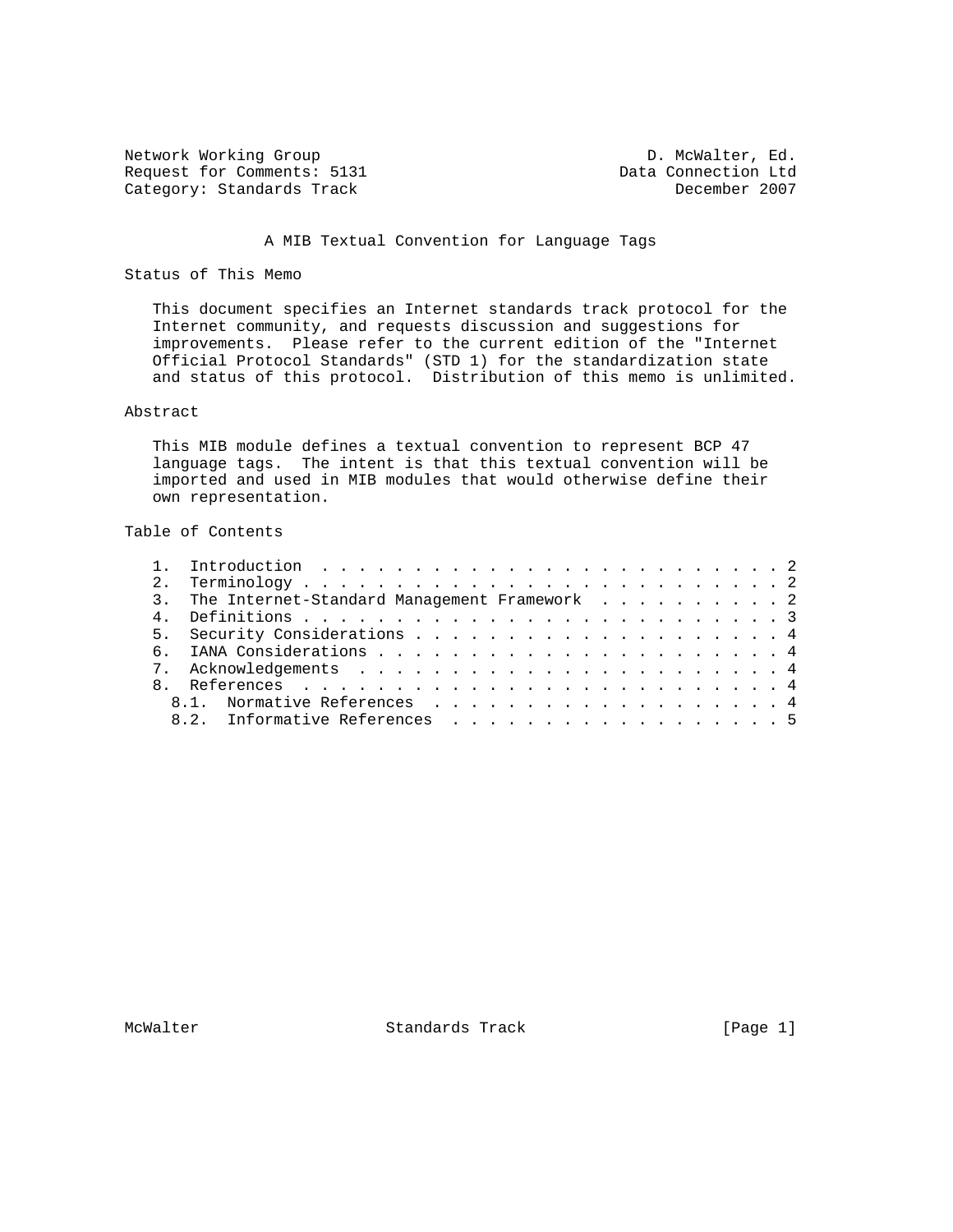1. Introduction

 This memo defines a portion of the Management Information Base (MIB) for use with network management protocols in the Internet community. It defines a textual convention to represent BCP 47 [RFC4646] language tags.

 The LangTag TEXTUAL-CONVENTION defined by this RFC replaces the similar LanguageTag TEXTUAL-CONVENTION defined by RFC 2932 [RFC2932].

 The old LanguageTag TEXTUAL-CONVENTION is used by some existing MIB modules. New MIB modules should use the LangTag TEXTUAL-CONVENTION, which has been created (and is to be preferred) for the following reasons:

- o Its syntax description is current, and is more comprehensive.
- o It is short enough to use as an index object without subtyping, yet is of adequate length to represent any language tag in practice.
- o It is provided in a dedicated MIB module to simplify module dependencies.

 It is not possible to apply changes in syntax and length to an existing textual convention. This is why the creation of a new textual convention with a new name was necessary.

2. Terminology

 The key words "MUST", "MUST NOT", "REQUIRED", "SHALL", "SHALL NOT", "SHOULD", "SHOULD NOT", "RECOMMENDED", "MAY", and "OPTIONAL" in this document are to be interpreted as described in RFC 2119 [RFC2119].

3. The Internet-Standard Management Framework

 For a detailed overview of the documents that describe the current Internet-Standard Management Framework, please refer to section 7 of RFC 3410 [RFC3410].

 Managed objects are accessed via a virtual information store, termed the Management Information Base or MIB. MIB objects are generally accessed through the Simple Network Management Protocol (SNMP). Objects in the MIB are defined using the mechanisms defined in the Structure of Management Information (SMI). This memo specifies a MIB module that is compliant to the SMIv2, which is described in STD 58, RFC 2578 [RFC2578], STD 58, RFC 2579 [RFC2579] and STD 58, RFC 2580 [RFC2580].

McWalter Standards Track [Page 2]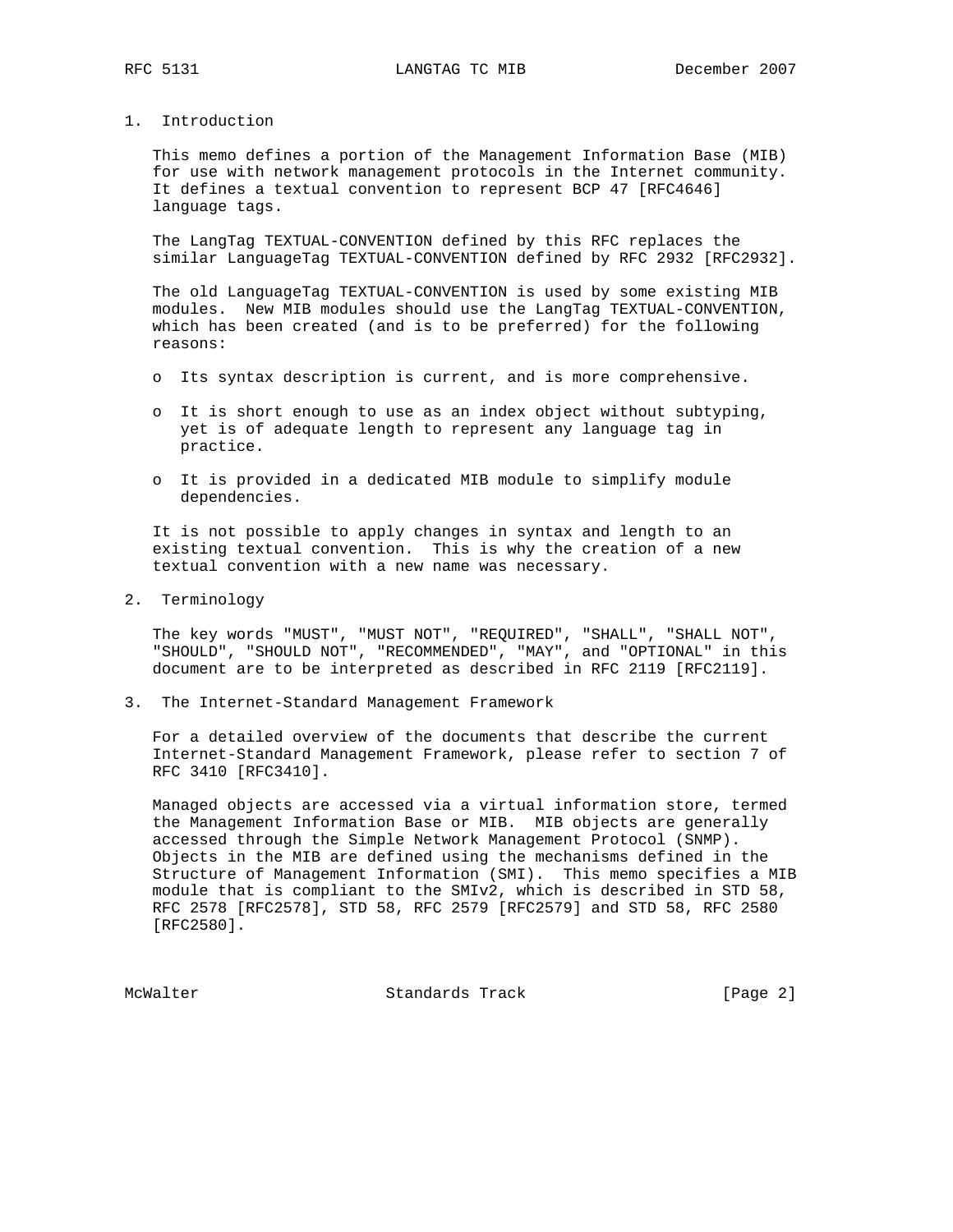RFC 5131 LANGTAG TC MIB December 2007

4. Definitions

LANGTAG-TC-MIB DEFINITIONS ::= BEGIN

IMPORTS MODULE-IDENTITY, mib-2 FROM SNMPv2-SMI -- [RFC2578] TEXTUAL-CONVENTION FROM SNMPv2-TC; - [RFC2579] langTagTcMIB MODULE-IDENTITY LAST-UPDATED "200711090000Z" -- 9 November 2007 ORGANIZATION "IETF Operations and Management (OPS) Area" CONTACT-INFO "EMail: ops-area@ietf.org Home page: http://www.ops.ietf.org/" DESCRIPTION "This MIB module defines a textual convention for representing BCP 47 language tags." REVISION "200711090000Z" -- 9 November 2007 DESCRIPTION "Initial revision, published as RFC 5131. Copyright (C) The IETF Trust (2007). This version of this MIB module is part of RFC 5131; see the RFC itself for full legal notices."  $::=$  { mib-2 165 } LangTag ::= TEXTUAL-CONVENTION DISPLAY-HINT "1a" STATUS current DESCRIPTION "A language tag, constructed in accordance with BCP 47. Only lowercase characters are allowed. The purpose of this restriction is to provide unique language tags for use as indexes. BCP 47 recommends case conventions for user interfaces, but objects using this TEXTUAL-CONVENTION MUST use only lowercase. Values MUST be well-formed language tags, in conformance with the definition of well-formed tags in BCP 47. An implementation MAY further limit the values it accepts to those permitted by a 'validating' processor, as defined in BCP 47. In theory, BCP 47 language tags are of unlimited length. The language tag described in this TEXTUAL-CONVENTION is of limited length. The analysis of language tag lengths in BCP 47 confirms that this limit will not pose a problem in practice. In particular, this length is greater than the

McWalter **Standards Track** 1999 (Page 3)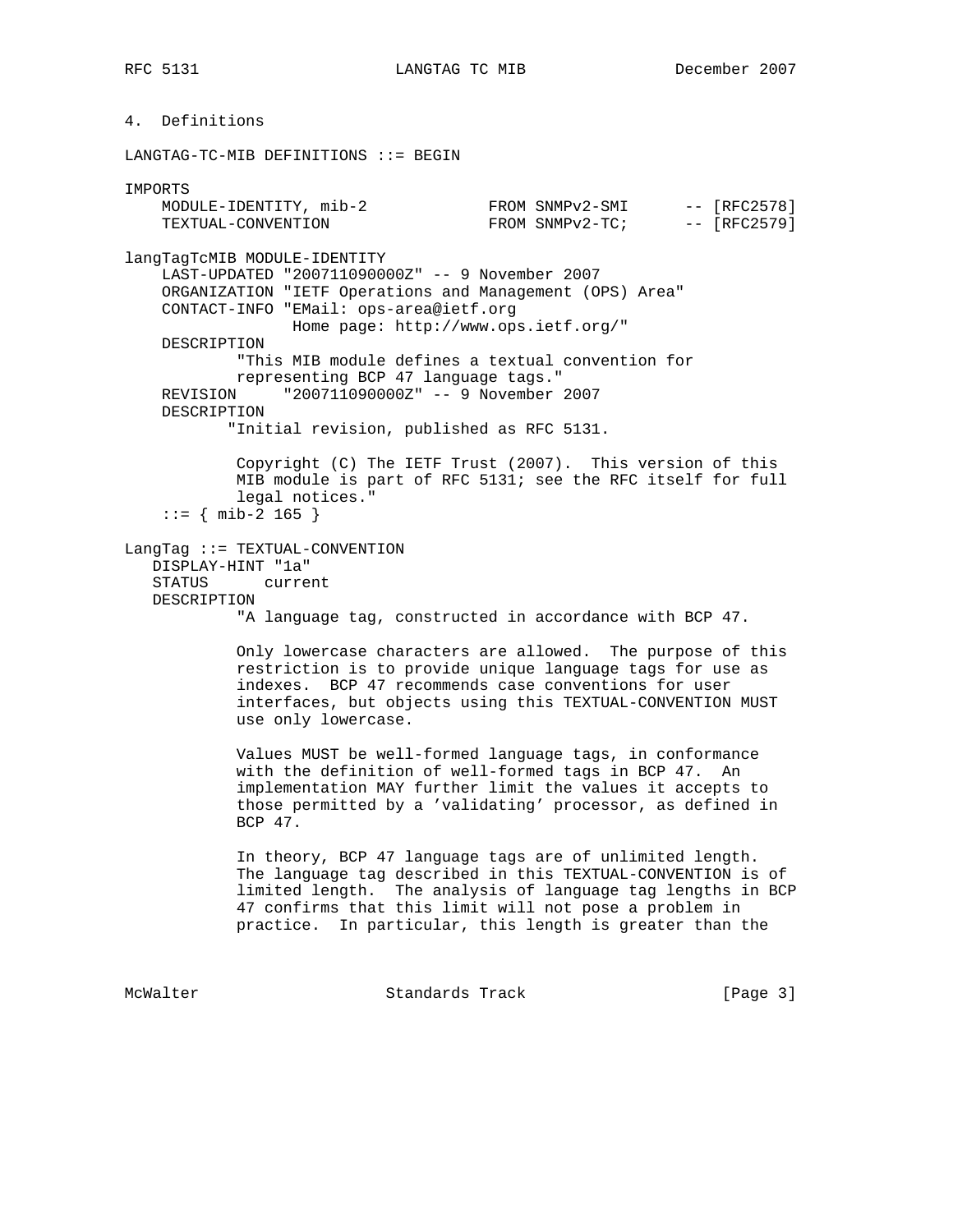minimum requirements set out in Section 4.3.1.

 A zero-length language tag is not a valid language tag. This can be used to express 'language tag absent' where required, for example, when used as an index field." REFERENCE "RFC 4646 BCP 47" SYNTAX OCTET STRING (SIZE (0 | 2..63))

END

#### 5. Security Considerations

 This MIB module does not define any management objects. Instead, it defines a textual convention that may be imported by other MIB modules and used for object definitions.

 Meaningful security considerations can only be written in the MIB modules that define management objects. This document therefore has no impact on the security of the Internet.

6. IANA Considerations

 LANGTAG-TC-MIB is rooted under the mib-2 subtree. IANA has assigned { mib-2 165 } to the LANGTAG-TC-MIB module specified in this document.

7. Acknowledgements

This MIB module is a reworking of existing material from RFC 2932.

 This module was generated by editing together contributions from Randy Presuhn, Dan Romascanu, Bill Fenner, Juergen Schoenwaelder, Bert Wijnen, Doug Ewell, and Ira McDonald.

- 8. References
- 8.1. Normative References
	- [RFC2119] Bradner, S., "Key words for use in RFCs to Indicate Requirement Levels", BCP 14, RFC 2119, March 1997.
	- [RFC2578] McCloghrie, K., Ed., Perkins, D., Ed., and J. Schoenwaelder, Ed., "Structure of Management Information Version 2 (SMIv2)", STD 58, RFC 2578, April 1999.
	- [RFC2579] McCloghrie, K., Ed., Perkins, D., Ed., and J. Schoenwaelder, Ed., "Textual Conventions for SMIv2", STD 58, RFC 2579, April 1999.

McWalter **Standards Track** 1996 [Page 4]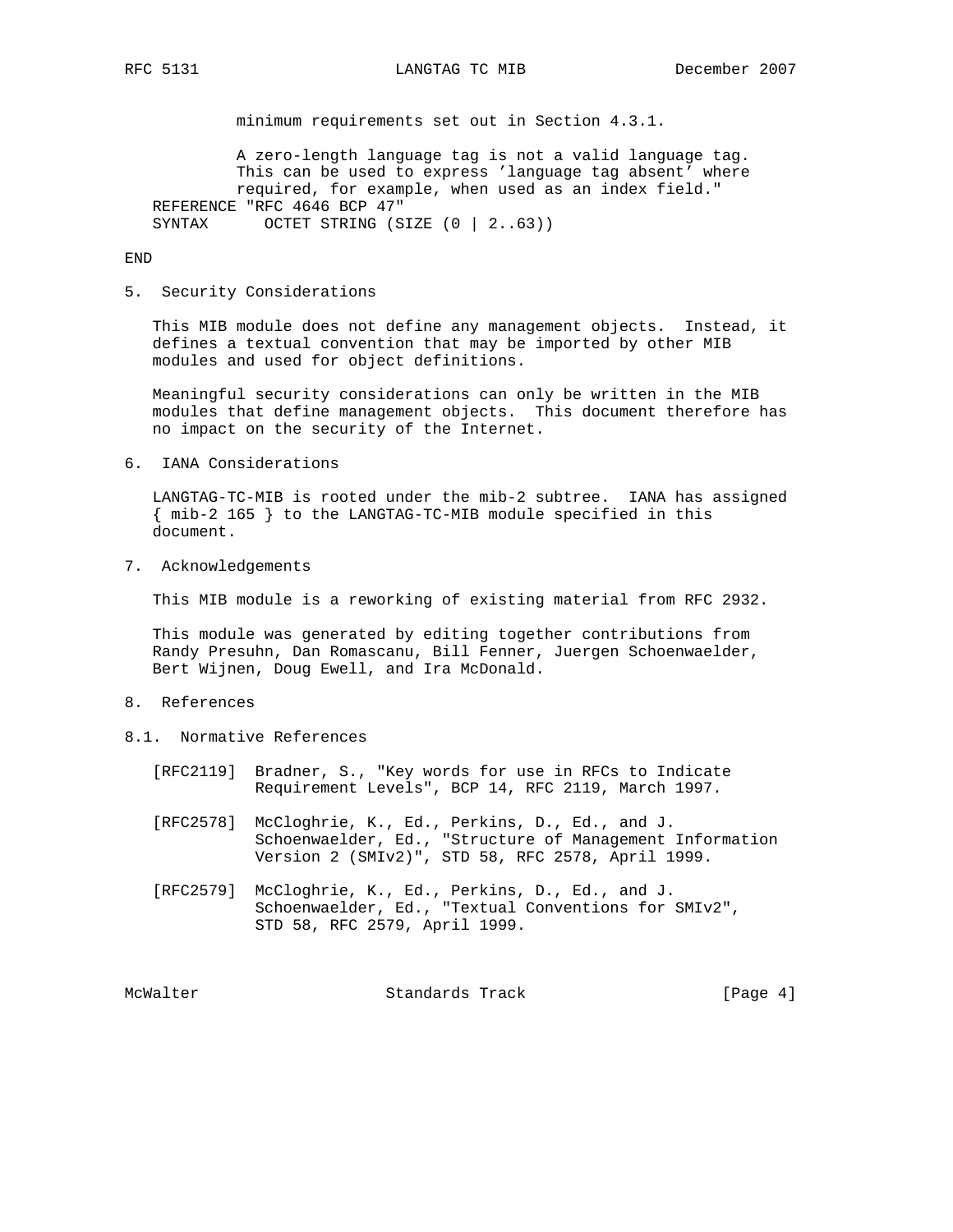RFC 5131 LANGTAG TC MIB December 2007

- [RFC2580] McCloghrie, K., Perkins, D., and J. Schoenwaelder, "Conformance Statements for SMIv2", STD 58, RFC 2580, April 1999.
- [RFC4646] Phillips, A. and M. Davis, "Tags for Identifying Languages", BCP 47, RFC 4646, September 2006.
- 8.2. Informative References
	- [RFC2932] McCloghrie, K., Farinacci, D., and D. Thaler, "IPv4 Multicast Routing MIB", RFC 2932, October 2000.
- [RFC3410] Case, J., Mundy, R., Partain, D., and B. Stewart, "Introduction and Applicability Statements for Internet- Standard Management Framework", RFC 3410, December 2002.

Author's Address

 David McWalter (editor) Data Connection Ltd 100 Church Street Enfield EN2 6BQ United Kingdom

EMail: dmcw@dataconnection.com

McWalter Standards Track [Page 5]